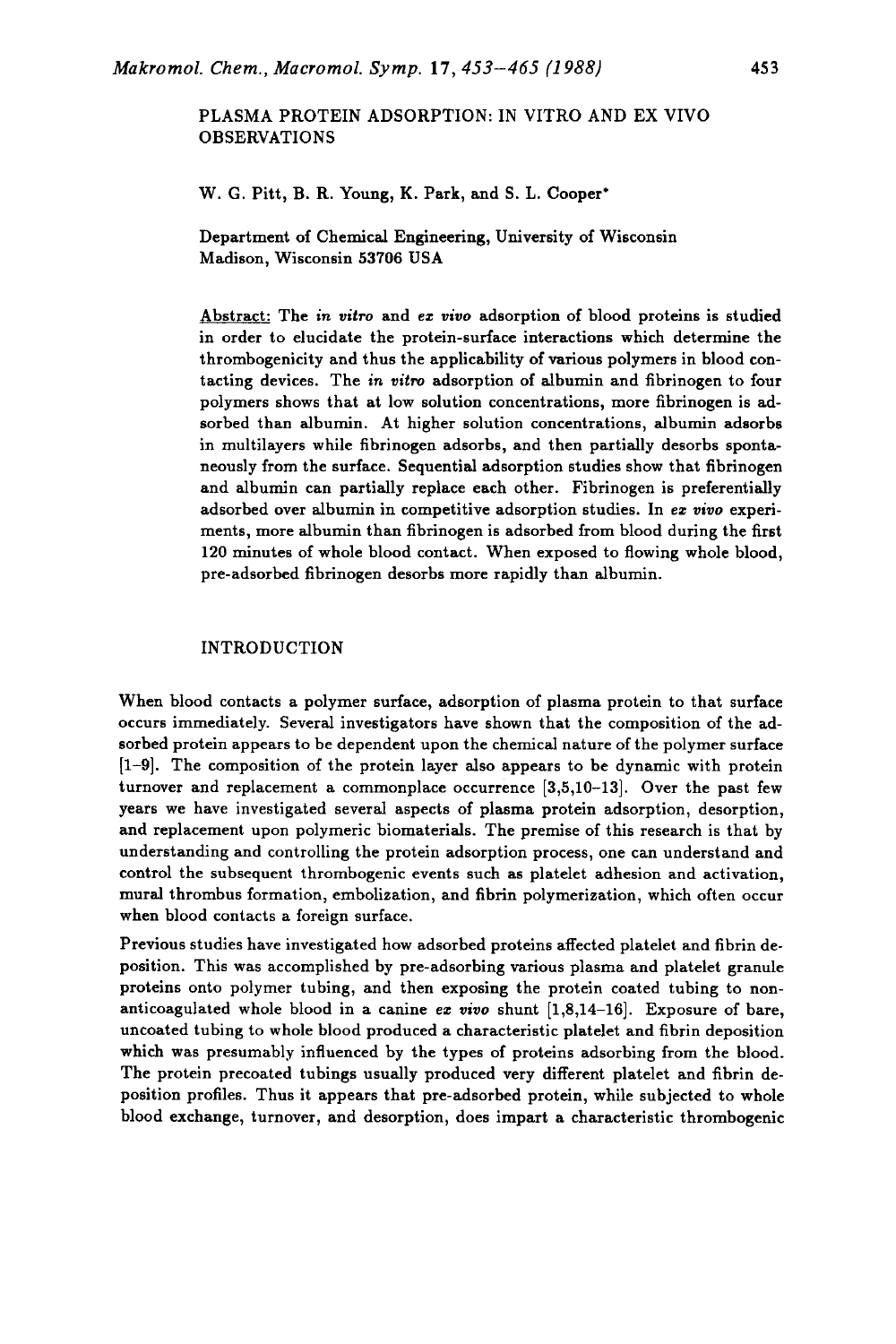response when exposed to flowing whole blood. For example,it was observed that fibrinogen, fibronectin,  $\gamma$ -globulins, thrombospondin, von Willebrand factor, and vitronectin enhanced the number of platelets deposited and increased their rate of shape change and activation. Albumin and transferrin reduced the amount of platelet deposition and activation. Pre-adsorbed  $\alpha_2$ -macroglobulin increased platelet deposition on plasticized polyvinyl chloride, but decreased it on silicone rubber.

This paper examines *in vitro* fibrinogen and albumin adsorption and exchange, and discusses and their correlation with ez *vivo* protein adsorption and desorption. These two proteins produce opposite results when adsorbed ez *vivo,* and can be considered model proteins which exacerbate and passivate the thrombogenic response of **a** polymer surface. These two proteins also exhibit very different *in* vitro adsorption characteristics: the amount of adsorbed albumin (like transferrin, fibronectin,  $\alpha_2$ -macroglobulin and  $\gamma$ -globulin) appears to increase as the polymer substrate becomes more hydrophobic; however, the amount of adsorbed fibrinogen appears to increase as the polymer becomes more hydrophilic **[17].** 

## EXPERIMENTAL

Protein Preparation. The protein purification and characterization procedures have been reported previously in detail **[1,8,18].** Protein purity was verified with polyacrylamide gel electrophoresis using sodium dodecyl sulfate. Each protein showed only a single band of the appropriate molecular weight. Portions of the purified proteins were labeled with <sup>125</sup>I using the lactoperoxidase method (Enzymobead, Bio Rad Laboratory).

Surface Preparation and Characterization. Surface preparation techniques and contact angle characterization of the tubings have been reported previously **[8,18].** The four tubings investigated in this study were a polyether-polyurethaneurea (PEUU, extruded Biomer, Ethicon, Sumerville, NJ, **0.125** inch ID), polyvinyl chloride (PVC, Tygon, **R3603,** Norton Plastics, Akron, OH, **0.125** inch ID), silicone rubber (SR, Medical Grade Silastic, Dow Corning, Midland, MI, **0.132** inch ID), and polyethylene (PE, Intramedic, Clay Adams, Parsippany, NJ, **0.125** inch ID). The results of contact angle experiments reported previously indicate that the tubing surfaces increase in non-polar nature in the order PEUU, PVC, **SR** and PE.

*In Vitro* Protein Adsorption. The details of the *in* vitro protein adsorption experiments have been previously reported **[8,18,19].** Briefly, **3-5** cm lengths of the tubings were connected in a repeating series and filled with phosphate buffered saline (PBS, pH 7.4) and incubated at 4°C overnight. They were exposed to radiolabeled protein solutions at room temperature under a range of solution concentrations and exposure times. Adsorption was terminated by gently flushing the tubing with PBS to remove nonadsorbed protein.

Single, sequential, and competitive adsorption of canine albumin and fibrinogen from **0.3** mg/ml solutions at room temperature was studied on PVC, **SR** and PE tubings. Sequential protein adsorption was accomplished by exposing the polymer tubing surfaces to a single protein solution, displacing the solution with PBS, exposing the surface to a second protein solution, and again displacing the solution with PBS. The total time of exposure to both protein solutions was **2** hours, with the time of the first protein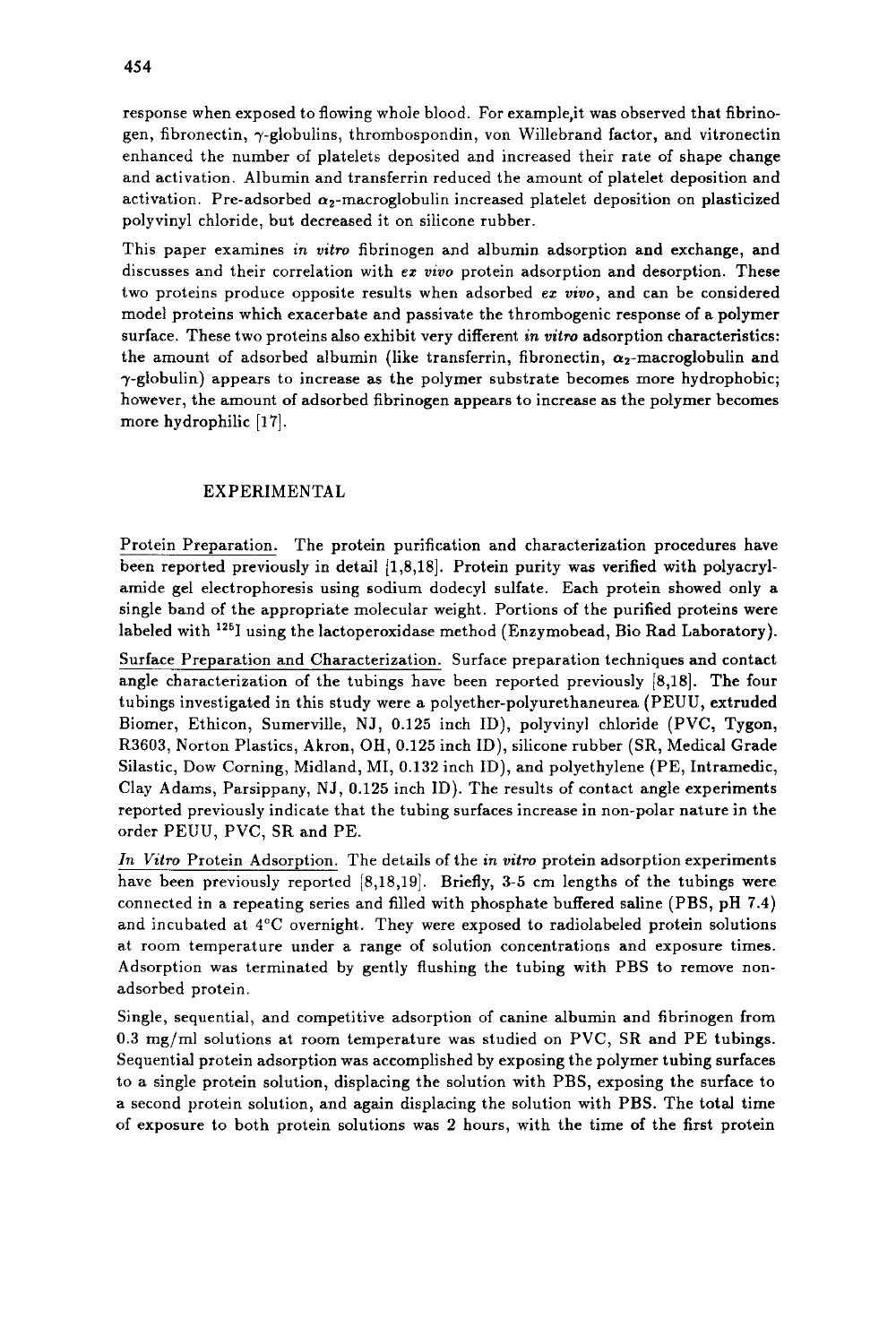exposure varying from **1** to 60 minutes. Competitive adsorption of canine albumin and fibrinogen involved a 2 hour exposure of the tubings to a 50-50 mixture of the 0.3 mg/ml albumin solution and the 0.3 mg/ml fibrinogen solution. Displacement with PBS after **2** hours terminated the competitive adsorption experiment.

In all in *vitro* experiments, the amount of adsorbed protein on each tubing segment was measured by counting its radioactivity in a gamma counter.

*Ez Viuo* Protein Adsorption and Desorption. The procedures for measuring protein adsorption during the first 90 seconds of contact in an **ez** *vim* canine model were identical to those for platelet and fibrin deposition studies **[1,8,20].** For adsorption times up to **120** minutes, the same procedure was employed with the exception that: **(1)** the canine subject was given an initial dose of **125** units/kg of sodium heparin (Porcine Mucosal, Lypho-Med., Inc.) followed by **40** units/kg given once every hour to prevent thrombus formation; and **(2)** hematological tests were omitted during the experiment. The details of quantitating *ex vivo* adsorption of <sup>125</sup>I-labeled proteins are given in reference [1].

For the desorption measurements, <sup>125</sup>I-labeled canine fibrinogen (0.15 mg/ml), canine albumin (0.15 mg/ml), canine fibronectin (0.10 mg/ml), and human transferrin (2.0 mg/ml) solutions were incubated in the tubing for **2** hours before implantation. The experimental protocol was identical to the **ez** vivo experiment described for platelet and fibrin deposition studies except for the following: **(1)** systemic platelets and fibrinogen were not radiolabeled; **(2)** surface-bound radiolabeled protein was counted (and averaged) over 80 second intervals every **2** minutes during the **2** hours of exposure; **(3)** the tubing was not flushed with saline during the **2** hours of exposure. See reference *[8]* for details.

#### RESULTS

**In** *Vitro* Adsorption. Figures **1** and **2** show the **in** *vitro* human serum albumin (HSA) adsorption on SR and PEUU. Adsorption on PVC and PE showed very similar kinetics **[8,17].** The adsorption reached a plateau within 400 minutes when the solution concentration was below **5** mg/ml, but at higher concentrations, the adsorption continued without reaching a plateau. The amount adsorbed from higher solution concentrations is well in excess of what is expected for a monolayer of adsorbed protein **(0.15** to 0.8  $\mu$ g/cm<sup>2</sup>), indicating that extensive multilayer adsorption occurs.

Figures **3** and **4** show the *in* vitro adsorption kinetics of human fibrinogen (HFGN) on PE and PEUU which are similar to the adsorption kinetics of HFGN on SR and PVC. Adsorption of HFGN on all of these surfaces is very different than that of any other protein studied. At low solution concentrations, the amount adsorbed reached a plateau concentration. However, adsorption from solution concentrations above **0.3**  mg/ml increased to a maximum at about **150** minutes on PEUU, PVC and PE. On SR the maximumoccurred at about **25 minutes.** This adsorption maximum is reminiscent of the 'Vroman Effect' observed by several investigators **[3,5,10,13,21]** who claim that fibrinogen adsorbs and then is desorbed or displaced by adsorption of other plasma proteins. However, sequential adsorption and replacement cannot explain the in *witro*  adsorption of the single protein observed here, since electrophoretic data showed that the HFGN solutions were pure. These results suggest that fibrinogen may have a tendency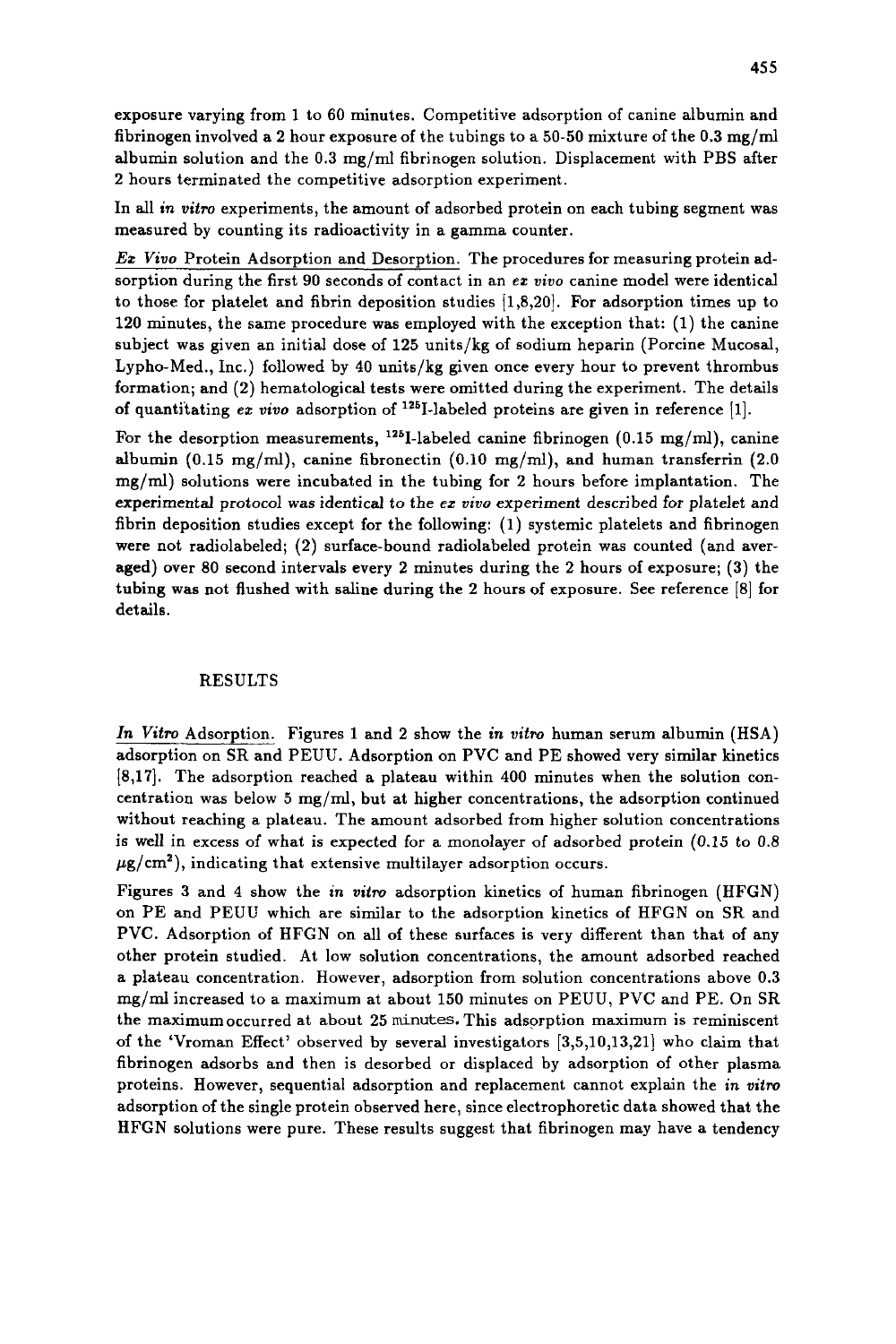

**Figure 1: Human albumin adsorption kinetics on SR** 



**Figure 2: Human albumin adsorption kinetics on PEUU**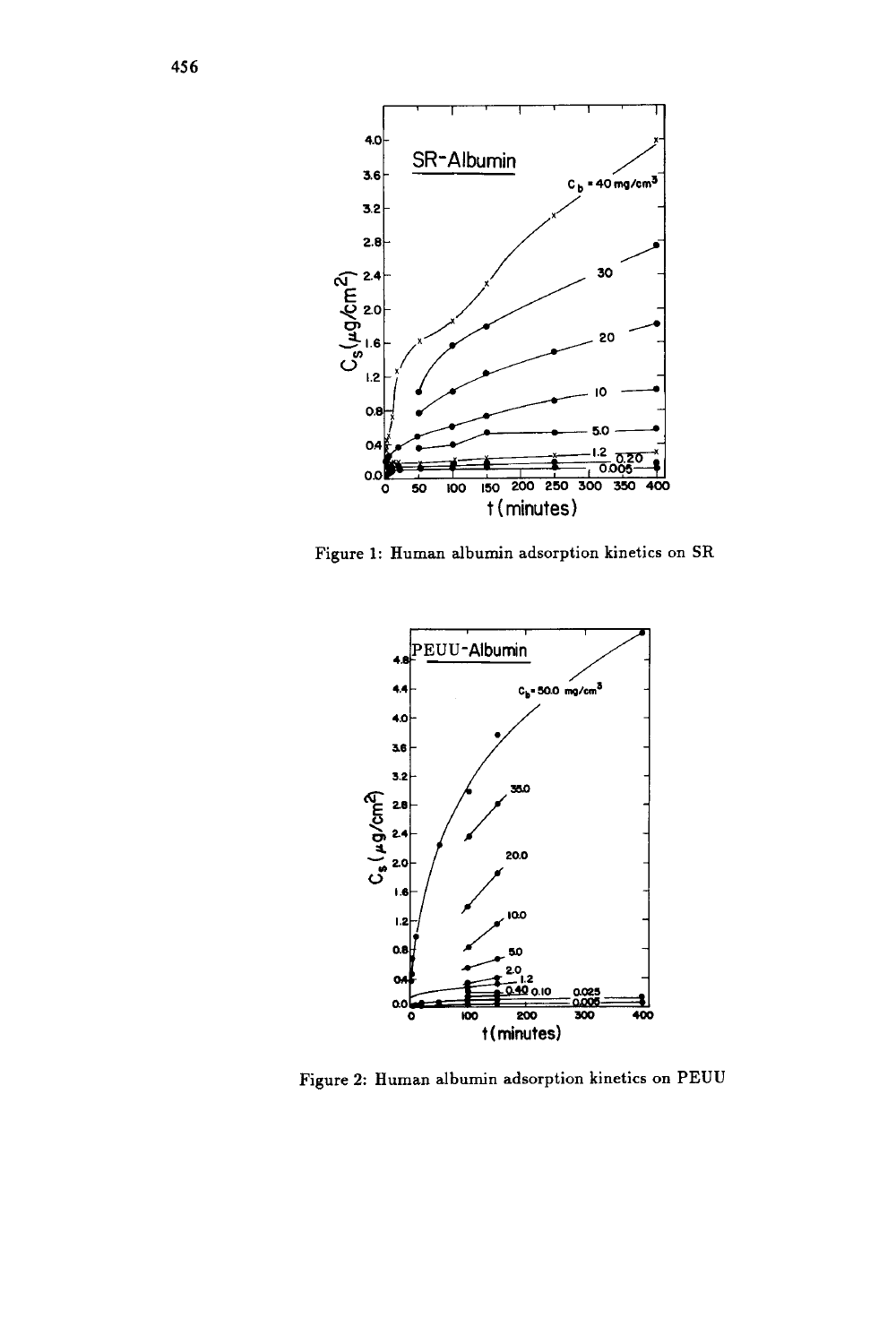

Figure 3: Human fibrinogen adsorption kinetics on PE

to spontaneously adsorb, then desorb, perhaps in response to a time dependent change in conformation of the protein, or to a change in orientation and packing on the surface. Sevastianov has observed and modeled a local maximum in the adsorption kinetics of HSA on PE, polyurethanes, and **a** ceramic surface [22,23], but this maximum occurred within one minute, and in his experiments, further protein adsorption continued beyond this local maximum. Soderquist and Walton [24] observed a local maximum in albumin adsorption kinetics, but not for fibrinogen adsorption, and not at the higher surface concentrations examined in this study.

Comparison of the adsorption of HSA and HFGN from low solution concentrations reveals that fibrinogen adsorbs much faster than albumin. This indicates that there is greater adhesion between the surface and fibrinogen than between the surface and albumin. Comparison of the adsorption from higher solution concentrations shows that albumin has the ability to adsorb in multilayers, while fibrinogen shows little or no tendency toward multilayer formation. This suggests that protein-protein attractive interactions are greater for albumin than for fibrinogen.

The adsorption data for canine albumin (CSA) and fibrinogen (CFGN) to PE, SR, and PVC in vitro from 6.3 mg/ml solutions for 120 minutes were similar to the human protein kinetics (compare refs. [19,25] with refs. **[8,17]).** Both the shape of the kinetic adsorption profiles and the total amount adsorbed were similar. This indicates that species variation has less influence in determining the in *vitro* adsorption behavior than does the biological function or the physical chemistry of the proteins.

The surface concentrations of sequentially and competitively adsorbed canine albumin and fibrinogen are presented in Table 1. The adsorption times for the first and second sequentially adsorbed protein are given on the left, and the surface concentrations are listed on the right. The adsorption data from single protein solutions onto PVC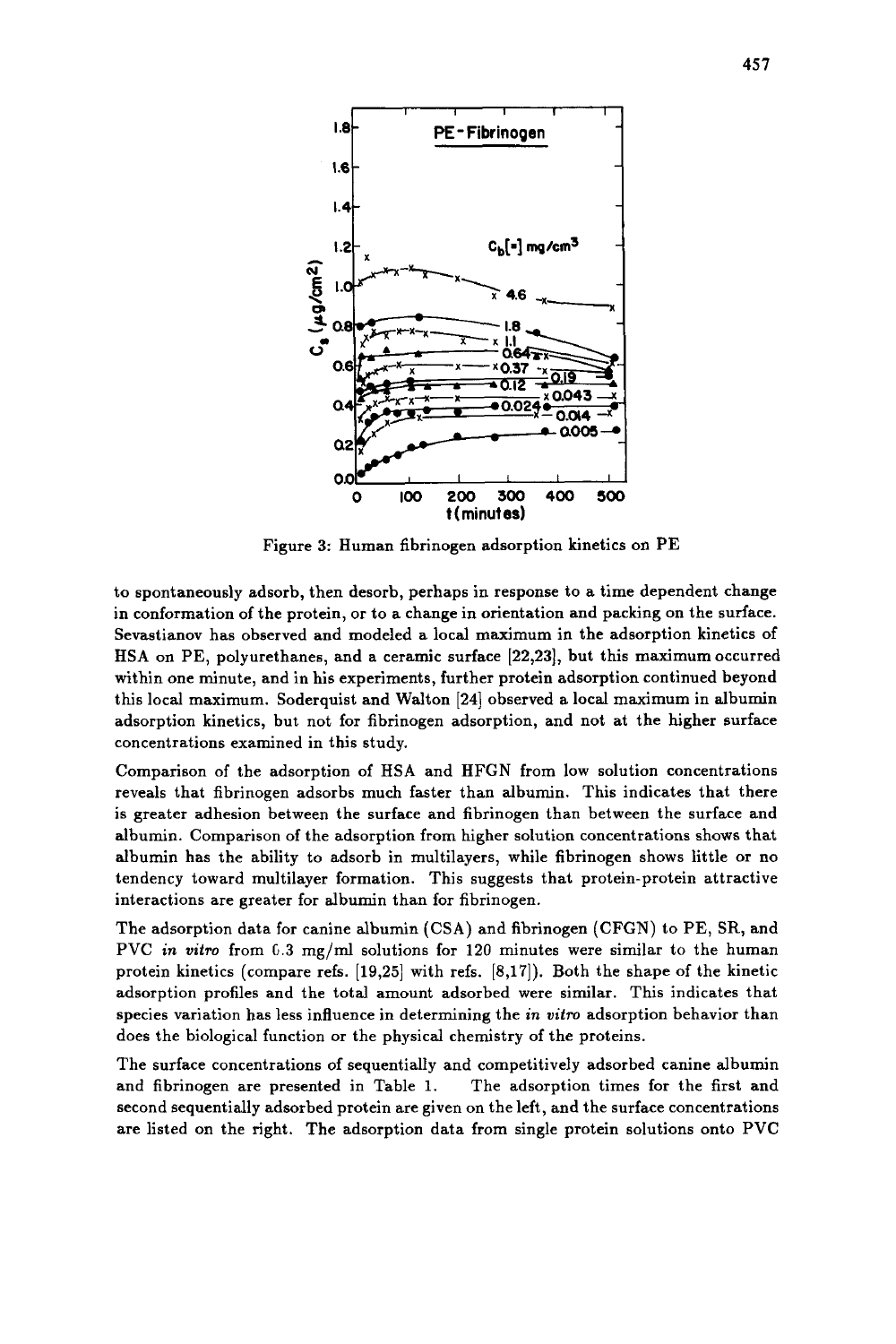| bed | Second Protein Adsorbed                         |             | Surface Concentration $(\mu g/cm^2)$ |                                 |                 |                                 |                                 |                      |
|-----|-------------------------------------------------|-------------|--------------------------------------|---------------------------------|-----------------|---------------------------------|---------------------------------|----------------------|
| n   |                                                 | Adsorption  | <b>PVC</b>                           |                                 | PE              |                                 | SR                              |                      |
|     | <b>Type</b>                                     | Time (min)  |                                      | Albumin   Fibrinogen            |                 | Albumin Fibrinogen              |                                 | Albumin   Fibrinogen |
|     | Albumin<br>$(0.3 \text{ mg/ml})$                | 119         |                                      | $0.25 \pm 0.04$ $0.32 \pm 0.07$ |                 | $0.15 \pm 0.05$ $0.21 \pm 0.07$ | $0.14\pm0.08$ 0.24 $\pm0.07$    |                      |
|     |                                                 | 117         |                                      | $0.15\pm0.04$ $0.31\pm0.10$     |                 | $0.05 \pm 0.02$ $0.24 \pm 0.07$ | $0.12 \pm 0.06$ 0.27 $\pm 0.06$ |                      |
|     |                                                 | 115         |                                      | $0.16 \pm 0.06$ $0.32 \pm 0.10$ |                 | $0.06 \pm 0.05$ $0.27 \pm 0.07$ | $0.12 \pm 0.04$ $0.31 \pm 0.08$ |                      |
|     |                                                 | 110         |                                      | $0.12\pm0.07$ $0.40\pm0.08$     |                 | $0.03\pm0.02$ $0.28\pm0.07$     | $0.12 \pm 0.08$ 0.36 $\pm 0.11$ |                      |
|     |                                                 | 90          |                                      | $0.10\pm0.01$ $0.60\pm0.02$     |                 | $0.06 \pm 0.05$ $0.37 \pm 0.08$ | $0.06 \pm 0.01$ $0.43 \pm 0.03$ |                      |
|     |                                                 | 60          |                                      | $0.06 \pm 0.01$ $0.62 \pm 0.05$ |                 | $0.02 \pm 0.01$ 0.37 $\pm 0.04$ | 0.04±0.01 0.44±0.02             |                      |
|     |                                                 | 0           |                                      | 0.79±0.09                       | ٠               | $0.43 + 0.04$                   |                                 | 0.5010.06            |
|     | Fibrinogen<br>$(0.3 \text{ mg/ml})$             | 119         |                                      | $0.20 \pm 0.01$ $0.61 \pm 0.06$ |                 | $0.13\pm0.04$ $0.33\pm0.08$     | $0.18 \pm 0.05$ $0.39 \pm 0.16$ |                      |
|     |                                                 | 117         |                                      | $0.26 \pm 0.04$ 0.53 $\pm 0.40$ |                 | $0.17 \pm 0.01$ 0.28 $\pm 0.07$ | $0.21 \pm 0.01$ $0.34 \pm 0.11$ |                      |
|     |                                                 | 115         |                                      | $0.28 \pm 0.05$ 0.79 $\pm 0.20$ |                 | 0.18±0.02 0.25±0.06             | $0.19±0.03$ $0.38±0.08$         |                      |
|     |                                                 | 110         |                                      | $0.32\pm0.05$ $0.41\pm0.20$     |                 | $0.20 \pm 0.04$ $0.23 \pm 0.15$ | $0.23 \pm 0.02$ 0.07 $\pm 0.06$ |                      |
|     |                                                 | 90          |                                      | $0.41\pm0.01$ $0.34\pm0.20$     |                 | $0.25 \pm 0.01$ 0.07 $\pm 0.01$ | $0.32 \pm 0.04$ 0.05 $\pm 0.01$ |                      |
|     |                                                 | 60          |                                      | $0.45\pm0.03$ $0.20\pm0.04$     |                 | $0.25 \pm 0.02$ 0.03 $\pm 0.01$ | $0.30\pm0.03$ $0.05\pm0.02$     |                      |
|     |                                                 | $\mathbf o$ | $0.57 \pm 0.07$                      | ٠                               | $0.32 \pm 0.05$ | ۰                               | $0.46 \pm 0.07$                 |                      |
|     | lon for 120 Minutes<br>nd 0.3 mg/ml Fibrinogen) |             |                                      | $0.30\pm0.07$ $0.73\pm0.08$     |                 | $0.17 \pm 0.03$ 0.26 $\pm 0.03$ | $0.28 \pm 0.03$ $0.33 \pm 0.03$ |                      |

Table 1. Surface cmcentrationa for aequential and competitive adaorption of **canine** albumin and fibrinogen **(mean** f **m, n** <sup>=</sup>*4)*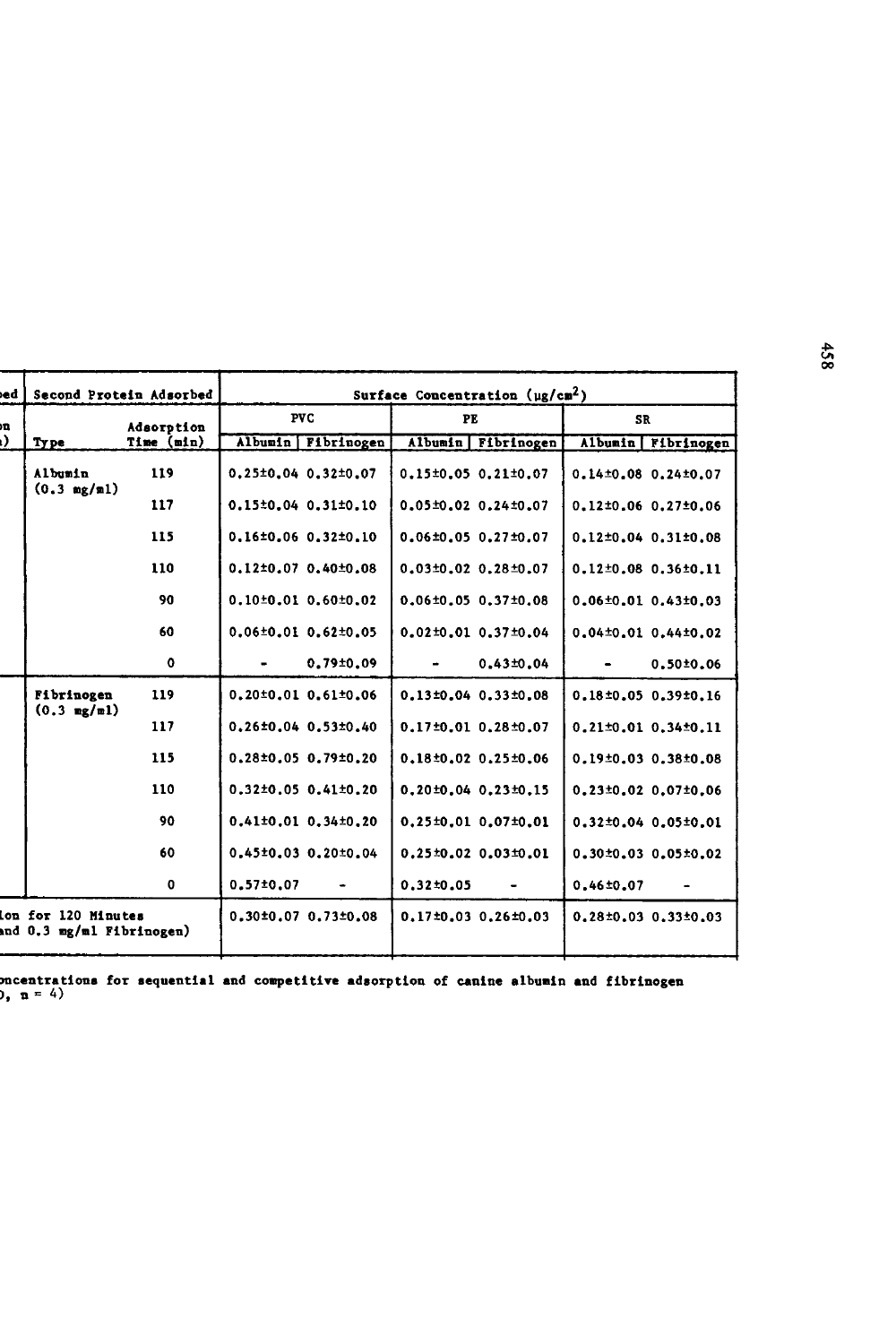

Figure **4:** Human fibrinogen adsorption kinetics on PEUU

and PE are listed in Table **2.** This table also lists the amount of the first adsorbed protein which was displaced or desorbed from the surface during adsorption of the second protein in the sequential adsorption experiments. This protein desorption was determined by subtracting the final surface concentrations of the sequential adsorptions from the surface concentrations of the single protein adsorption experiments. It is possible that some loosely bound protein was rapidly desorbed while the first or second protein solution was displaced by the PBS buffer, but this type of desorption cannot be independently distinguished by this kind of experiment.

The concentration of protein remaining bound to the surface at the completion of the sequential adsorption of albumin followed by fibrinogen is shown in Figure *5.* This figure shows that when albumin adsorption preceded fibrinogen adsorption, the amount of adsorbed CFGN is linearly related to the CSA surface concentration on PVC. On SR and PE, this linearity is observed up to an albumin concentration of about **0.22**   $\mu$ g/cm<sup>2</sup>, which is what one would expect for a monolayer of side-on adsorbed albumin. For higher albumin surface concentrations, the fibrinogen surface concentration appears to be small and independent of albumin concentration. When fibrinogen was the first adsobed protein, no linear regions in a similarly constructed cross plot were observed (see ref.  $|19\rangle$ ).

The competitive adsorption data in Table 1 indicate that the presence of the second competing protein decreases the amount adsorbed compared to single protein adsorption. More CFGN is adsorbed than CSA on each surface, indicating that CFGN competes better for the surface sites. Fibrinogen competes most effectively on PVC and least effectively on SR as shown by the ratios of adsorbed CFGN to CSA of **2.4, 1.5,** and **1.2**  for PVC, PE, and SR,respectively.

*Ez Viuo* Adsorption. The first 90 seconds of **ez** *uiuo* adsorption data for radiolabeled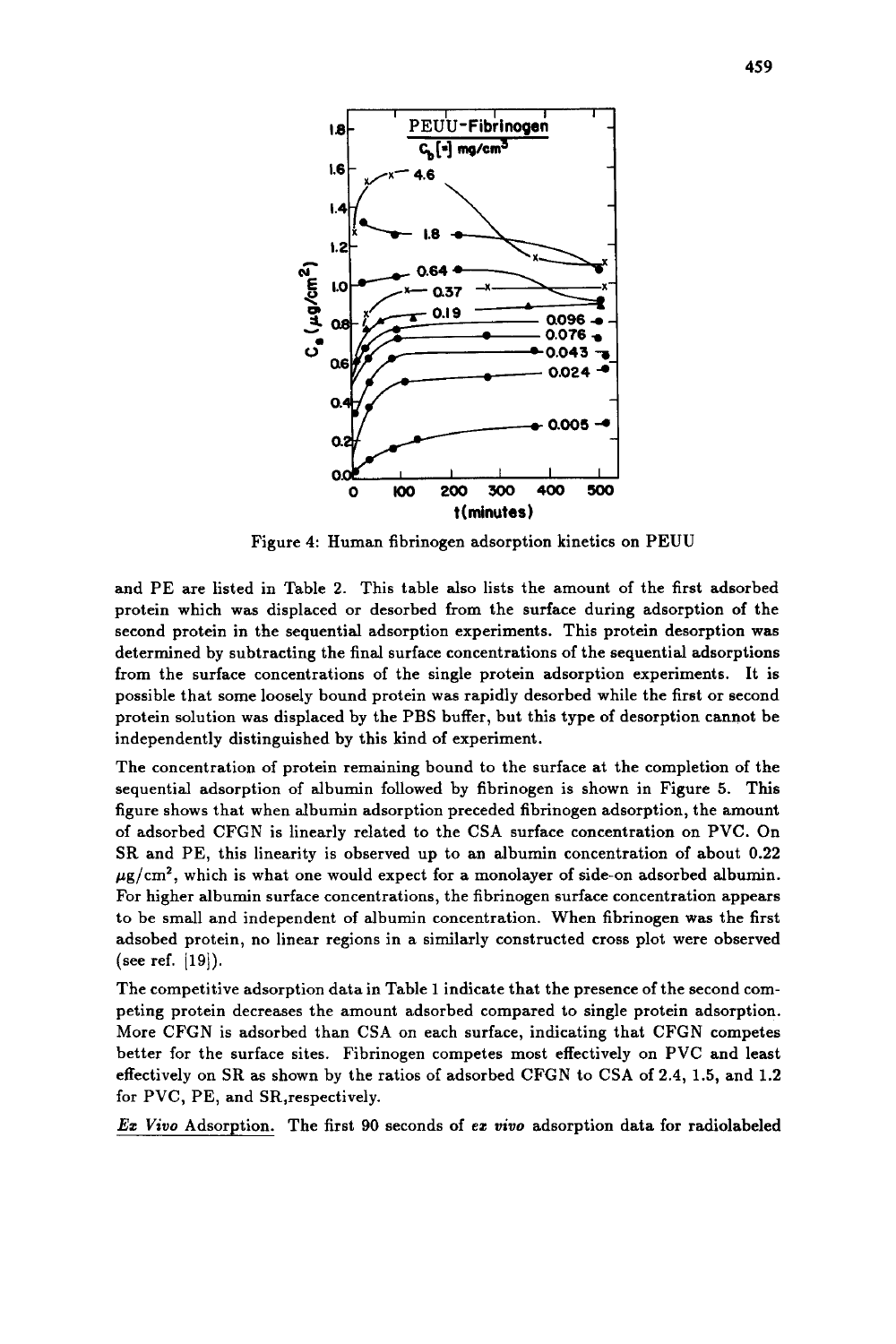| First               | Adsorption |                 | Single adsorption surface<br>concentration $(\mu g/cm^2)$ | Sequential displacement<br>of first protein<br>$(\mu$ g/cm <sup>2</sup> ) |      |  |
|---------------------|------------|-----------------|-----------------------------------------------------------|---------------------------------------------------------------------------|------|--|
| Protein             | time       |                 |                                                           |                                                                           |      |  |
| adsorbed            | (min)      | PVC             | PЕ                                                        | PVC                                                                       | PЕ   |  |
| Albumin             | 1          | $0.24 \pm 0.03$ | $0.20 \pm 0.05$                                           | 0.04                                                                      | 0.07 |  |
| $0.3 \text{ mg/ml}$ | 3          | $0.31 \pm 0.02$ | $0.23 \pm 0.02$                                           | 0.05                                                                      | 0.06 |  |
|                     | 5          | $0.36\pm0.03$   | $0.25 \pm 0.03$                                           | 0.08                                                                      | 0.07 |  |
|                     | 10         | $0.40 \pm 0.03$ | $0.27 \pm 0.02$                                           | 0.08                                                                      | 0.07 |  |
|                     | 30         | $0.47 \pm 0.03$ | $0.30 \pm 0.03$                                           | 0.06                                                                      | 0.05 |  |
|                     | 60         | $0.52 \pm 0.05$ | $0.31 \pm 0.02$                                           | 0.07                                                                      | 0.06 |  |
|                     | 120        | $0.56 \pm 0.07$ | $0.32 \pm 0.05$                                           |                                                                           |      |  |
| Fibrinogen          | 1          | $0.32 \pm 0.02$ | $0.29 \pm 0.03$                                           | 0.00                                                                      | 0.08 |  |
| $0.3 \text{ mg/ml}$ | 3          | $0.38 \pm 0.02$ | $0.32 \pm 0.03$                                           | 0.07                                                                      | 0.08 |  |
|                     | 5          | $0.40 \pm 0.02$ | $0.33 \pm 0.04$                                           | 0.08                                                                      | 0.06 |  |
|                     | 10         | $0.45 \pm 0.03$ | $0.35 \pm 0.03$                                           | 0.05                                                                      | 0.07 |  |
|                     | 30         | $0.55 \pm 0.04$ | $0.39 \pm 0.05$                                           |                                                                           | 0.02 |  |
|                     | 60         | $0.66 \pm 0.05$ | $0.40 \pm 0.03$                                           | 0.04                                                                      | 0.03 |  |
|                     | 120        | $0.78 \pm 0.09$ | $0.43 \pm 0.04$                                           |                                                                           |      |  |

Table **2:** Single protein adsorption and displacement of the first adsorbed protein by the second protein in sequential adsorption (mean  $\pm$  SD, n=4)



Figure **5:** Cross plot of sequential adsorption of **0.3** mg/ml canine albumin followed by 0.3 mg/ml canine fibrinogen on PVC  $(\bigcirc)$ , PE  $(\bigtriangleup)$ , and SR  $(\Box)$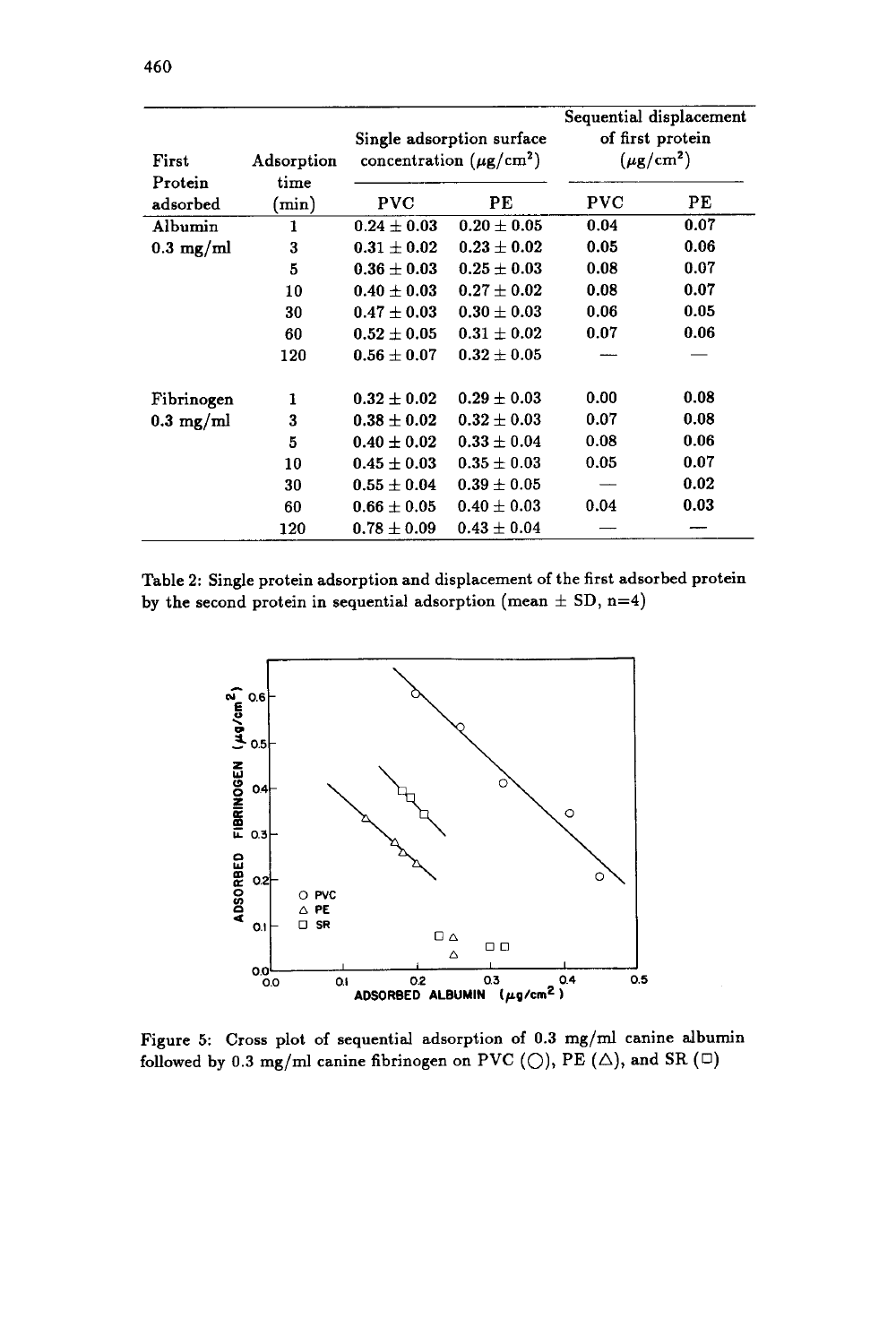| Protein    | Time (sec) | PEUU     | $_{\mathrm{PVC}}$ | SR.       | РE        |
|------------|------------|----------|-------------------|-----------|-----------|
| Fibrinogen | 30         | $27 + 8$ | $23 + 13$         | $85 + 49$ | $89 + 12$ |
|            | 60         | $36 + 3$ | $43 + 14$         | $81 + 56$ | $76 + 11$ |
|            | 90         | 42       | 69                | 30        | 89        |
| Albumin    | 30         | 150      | 67                | 120       | 140       |
|            | 60         | 180      | 61                | 85        | 85        |
|            | 90         | 210      | 76                | 85        | 130       |

Table 3: *Ex vivo* protein adsorption  $(ng/cm^2)$ . Data is from single experiments except for duplicate FGN adsorptions at **30** and **60** seconds

canine albumin and fibrinogen from non-heparinized blood is given in Table **3.** Both albumin and fibrinogen adsorptions are lower on PVC than on the other surfaces. The amount of albumin adsorbed at these early adsorption times is greater than fibrinogen on each of the surfaces. Upon initial contact with blood, the transport of albumin to the surface occurs more quickly than for fibrinogen because albumin has both a greater concentration and a greater diffusion coefficient than fibrinogen. However, as the time of blood contact increases, albumin can be replaced by other blood proteins. Indeed Vroman has shown that *in vitro* on glass and metal oxide surfaces, albumin is replaced by immunoglobulins and fibrinogen at the surface, which in turn is replaced by other proteins at later times **[11,13,21].** If fibrinogen replaces albumin on these polymer surfaces **ez** *uivo,* it does not appear to do so within the first 90 seconds in non-heparinized blood.

Figures **6** and **7** show that on PVC and SR, more albumin is adsorbed than fibrinogen from heparinized blood, even at much longer contact times. It appears that fibrinogen adsorption has a maximum at a very early time on both surfaces. Albumin adsorption also goes through a maximum, but at longer blood contact times. The amount of adsorbed CFGN is similar on both surfaces, but CSA adsorption is two to three times greater on SR than on PVC.

*Ez* **Vavo** Protein Desorption. Radiolabeled proteins which had been previously adsorbed on polymer tubings were exposed to whole blood in the **ez** vivo experiment, and their desorption rates were measured. Figure 8 shows the *ez vivo* surface concentration of these pre-adsorbed proteins as a function of blood exposure time on PVC, SR, PE, and Biomer (PEUU). An initial large decrease in the pre-adsorbed protein surface concentrations occurred on all surfaces within the first **10** minutes. Since the initial amount of pre-adsorbed protein was probably more than a monolayer [18], this initial rapid desorption is attributed to desorption of protein which is bound less tightly to the surface since it is not in direct contact with the surface. After 20 to **40** minutes of blood exposure, the desorption rate became constant with similar values on each surface. Albumin desorption at **0.125** ng/cm2/min was an order of magnitude slower than fibrinogen desorption at 1.1  $\frac{1}{\text{mg}}/\text{min}$ . The increased fibrinogen desorption may be due in part to the removal of fibrinogen which binds to platelets and is pulled **off** the surface as the platelets embolize.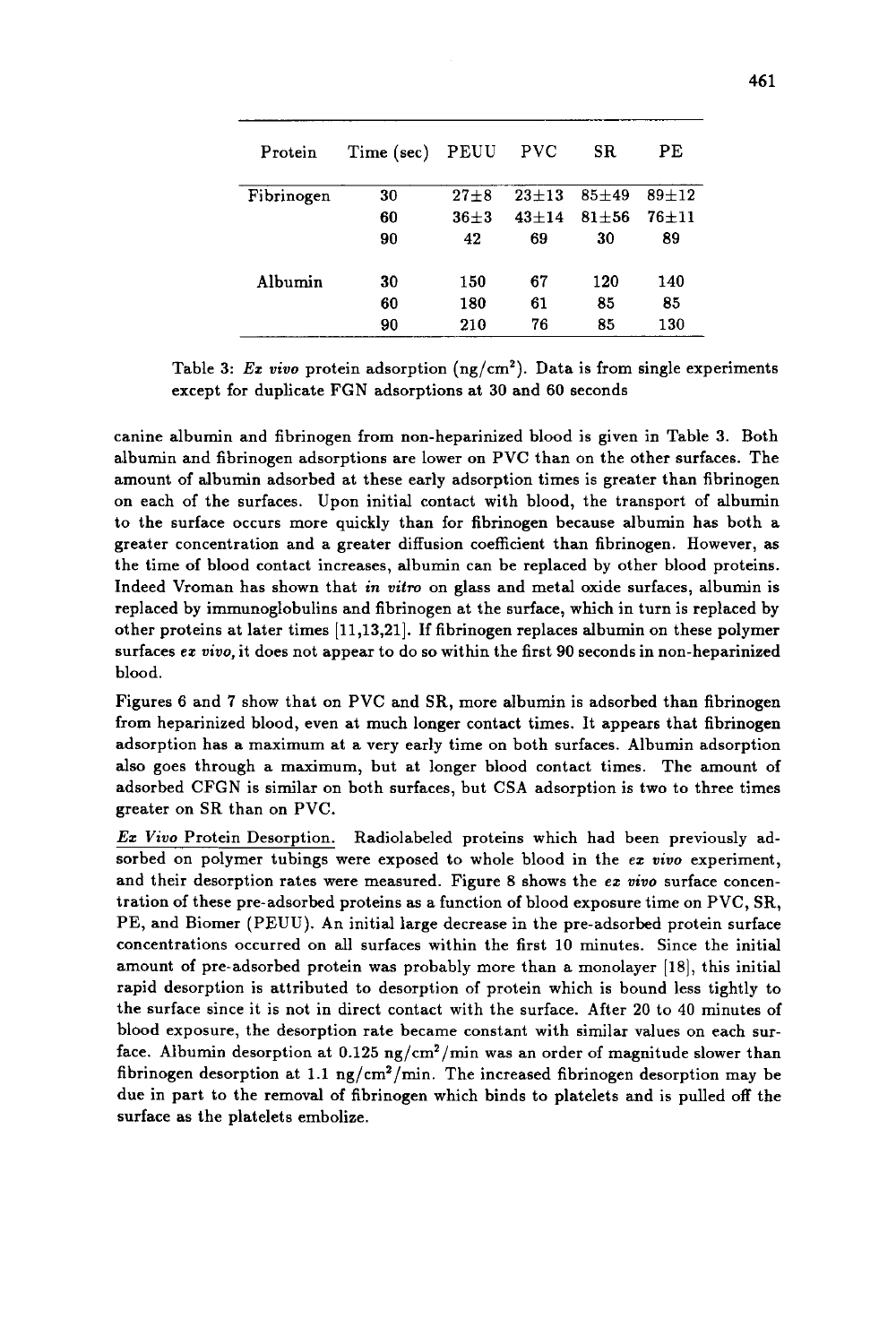

**Figure 6:** *Ez uivo* **adsorption kinetics** of **canine albumin (SA), canine fibrinogen (FGN), canine y-globulin (y-GLB), and human fibronectin (FN) on PVC** 



**Figure 7:** *Ez vivo* **adsorption kinetics** of **canine albumin (SA), canine fibrinogen (FGN), canine y-globulin (7-GLB), and human fibronectin (FN) on SR**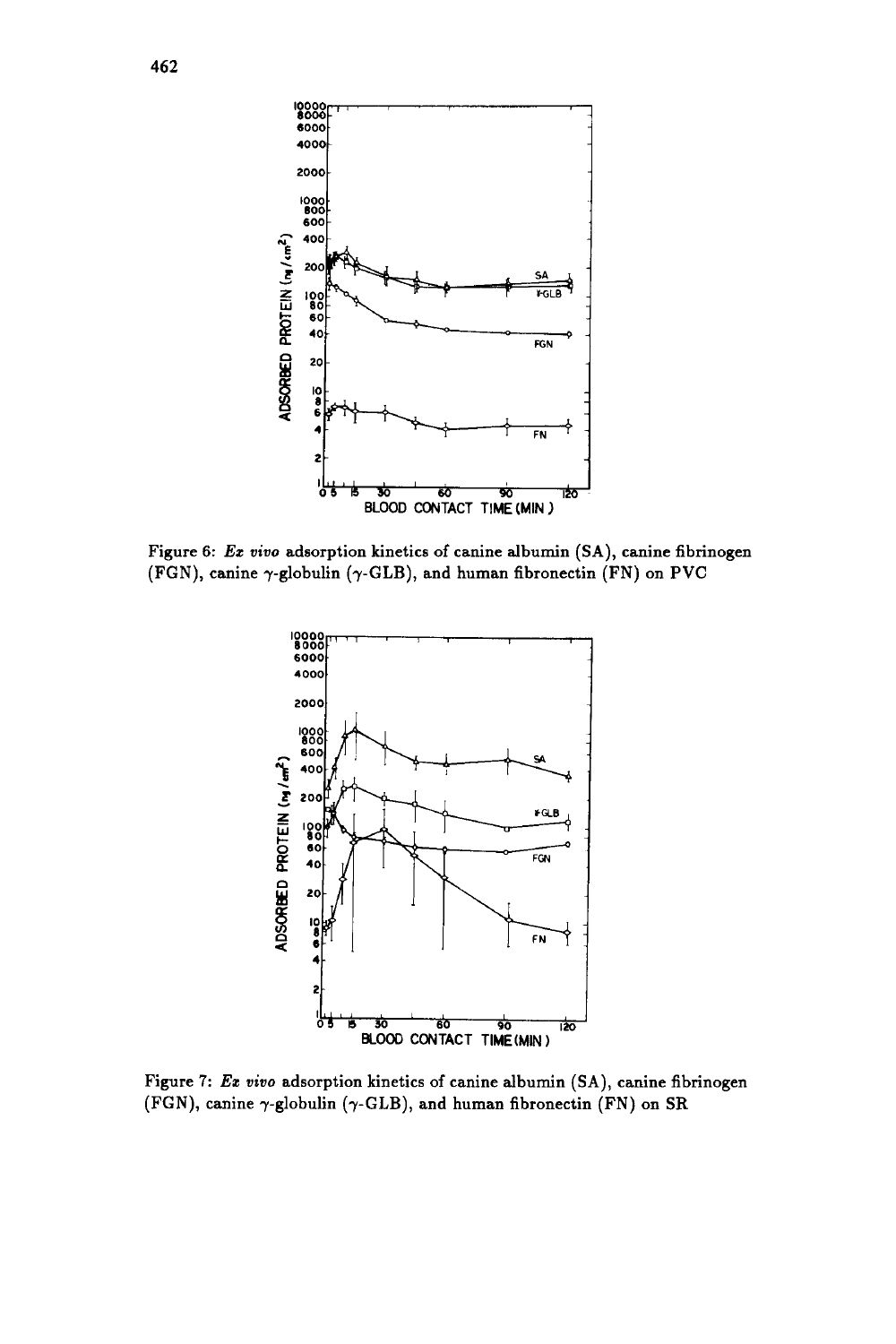

Figure 8: *Ez vivo* desorption canine fibrinogen. human *"I*  Albumin<br><sup>125</sup> m<sup>2</sup>/min **fibronectin, human transferrin** ,and canine albumin on PVC

### DISCUSSION

The adsorption kinetics of albumin and fibrinogen from single component solutions are different than the *ez vivo* adsorption kinetics. In the *ez uiuo* experiments with blood containing about 40 mg/ml and **3** mg/ml albumin and **fibrinogen,respectively,** the surface concentrations are reduced by **50-90%** of that observed *in uitm* for these same concentrations. The *in* **uitro** competitive adsorption data indicate that the qualitative result of having more than one type of protein present is to reduce the amount of a given protein from that observed in single component solutions. Not only do proteins compete for sites during adsorption, but proteins arriving later can displace previously adsorbed proteins. In blood which contains hundreds of proteins, the competitive and sequential adsorption of proteins is very complicated.

Although single protein adsorption studies do not reveal all of the interactions influencing protein adsorption, they are still essential in revealing the primary adhesive interaction between the protein and surface. But research should also be directed toward understanding sequential and competitive adsorption studies from multicomponent solutions. Another productive research direction would be to use model surfaces and model proteins systems in which the molecular structures are known well enough that the interactions can be more easily studied **[26,27].** Further research is very much called for since despite intensive recent work on protein adsorption, a comprehensive understanding of how adsorbed blood proteins behave at biomaterial surfaces has not yet been achieved.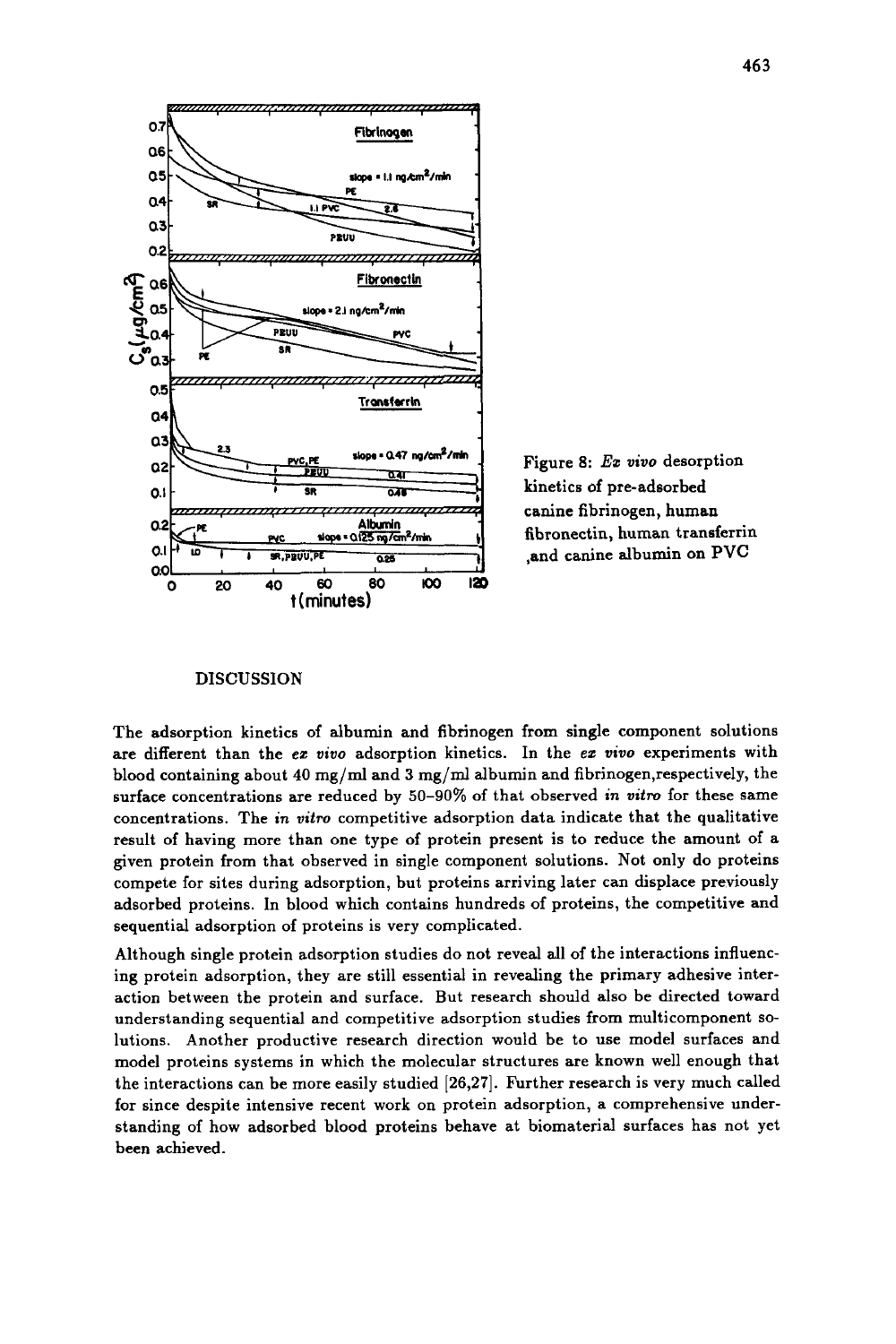## ACKNOWLEDGEMENTS

The authors wish to acknowledge partial support of this work through the National Institutes of Health grants **HL-21001** and **HL-24046,** and fellowship support for WGP from the Standard Oil company.

# **References**

- **[l]** Young, B. R., Lambrecht, L. K., Cooper, *S.* L., *Biomaterials: Interfacial Phenomena and Applications* (Eds. S. L. Cooper and N. A. Peppas) Amer. Chem. *SOC.,* Washington, DC, **1982,** vol. **199, p.317**
- **[2]** Uniyal, **S.,** Brash, J. L., *Thromb. Haemoatas;,* **47, 285 (1982)**
- **[3]** Brash, **J.** L., ten Hove, P., *Thromb. Haemoatas.,* **51, 326 (1984)**
- **(41** Horbett, T. A., Counts, R. B., *Thromb. Res., 36,* **599 (1984)**
- **[5]** Vroman, L., Adams, A. L., *J. Biomed. Mater. Res., 3,* **43 (1969)**
- **[6]** Horbett, T. A., Cheng, C. M., Ratner, B. D., Hanson, S. R., Hoffman, A. S., J. *Biomed. Mater. Res.,* **20, 739 (1986)**
- **[7]** Lyman, D. **J.,** *Structural Order in Polymers,* (Ed. F. Ciardelli and P **Giusti)**  Pergamon, Oxford, **1981, p.205**
- **[8]** Young, B. R., *Protean Adsorption on Polymeric Biomaterials and Its Role in Thrombogenesis,* Ph.D. Thesis, Univ. of Wisconsin-Madison, **1984**
- **[9]** Horbett, T. A., *Biomaterials: Interfacial Phenomena and Applications*  (Eds. S. L. Cooper and N. A. Peppas) Amer. Chem. Soc., Washington, DC, **1982,** vol. **199, p.233**
- **[lo]** Horbett, T. A,, *Thromb. Haemost.,* **51, 174 (1984)**
- **[ll]** Vroman, **L.,** Adams, A. L., Klings, M., *Fed. Proc., 30,* **1494 (1971)**
- **[12]** Wojciechowski, P., Hove, P., Brash, J. **L.,** J. *Colloid Interface Sci.,* **111, 455 (1986)**
- **[13]** Vroman, L., Adams, A. **L.,** *J. Colloid Interface Sci.,* **111, 391 (1986)**
- **[14]** Ihlenfeld, **J.** V., Mathis, T. R., Barber, T. A., Mosher, D. F., Riddle, L. M., Hart, A. P., Updike, S. J., Cooper, *S.* **L.,** *Trans. Amer. Soc. Artif. Internal Organa,* **24, 727 (1978)**
- **[15]** Barber, T. A., Lambrecht, L. K., Mosher, D. F., Cooper, *S.* L., *Scanning Electron Microsc.,* **111, 881 (1979)**
- **[16]** Young, B. R., Lambrecht, L. K., Albrecht, R. M., Mosher, D. F., Cooper, **S.** L., *Trans. Amer. Soc. Artif. Internal Organs,* **29, 442 (1983)**